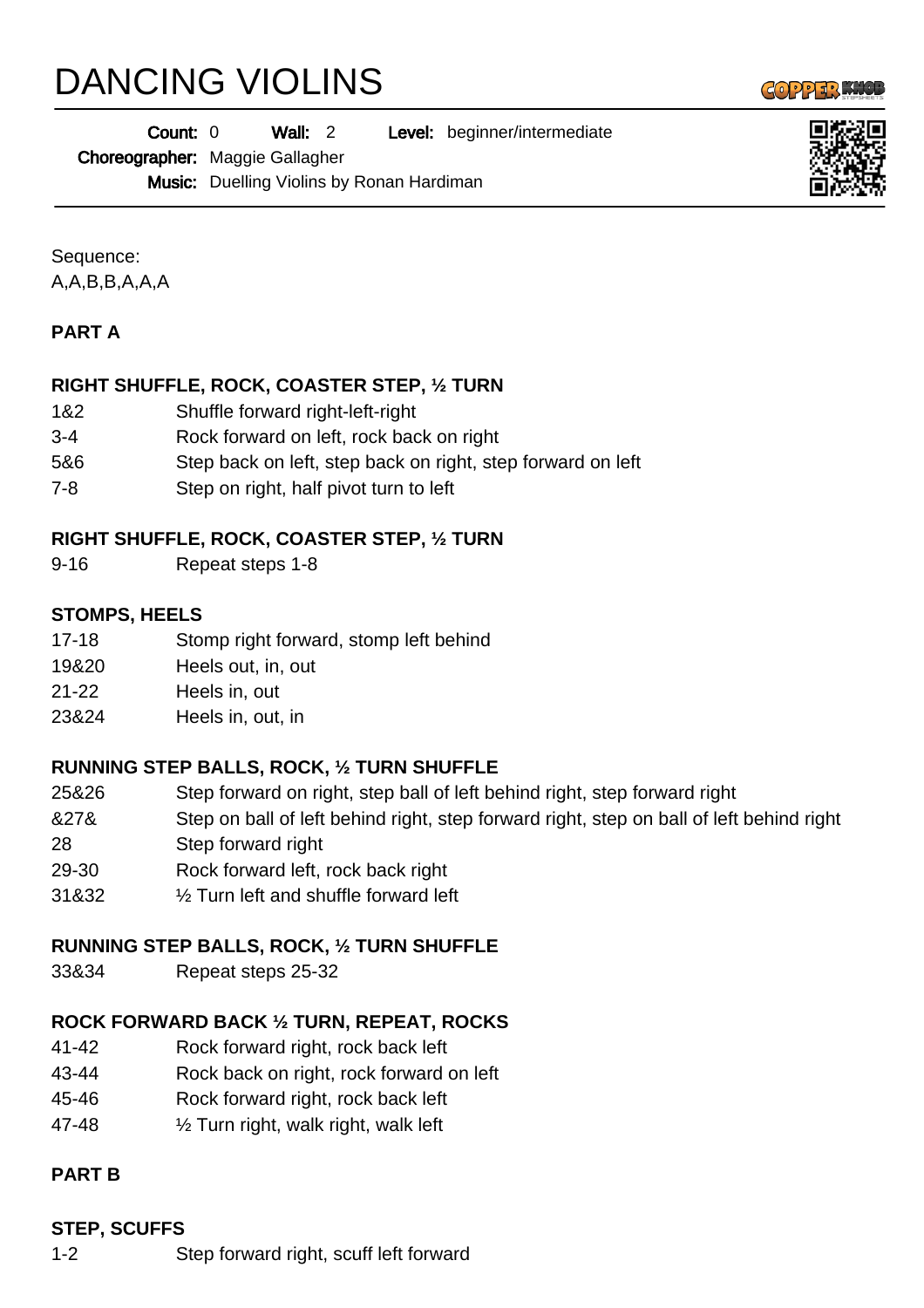- 3-4 Step forward left, scuff right forward
- 5-6 Step forward right, step forward left
- 7-8 Step forward right, scuff left

## **STEP, SCUFFS**

- 9-10 Step forward left, scuff right forward
- 11-12 Step forward right, scuff left forward
- 13-14 Step forward left, step forward right
- 15-16 Step forward left, scuff right

# **SIDE SHUFFLE RIGHT, CROSS ROCK, SIDE SHUFFLE LEFT, CROSS ROCK**

- 17&18 Side right shuffle
- 19-20 Cross rock left, over right, rock back onto right
- 21&22 Side left shuffle
- 23-24 Cross rock right over left, rock back on left

## **SIDE TOGETHER SIDE RIGHT, STOMP, SIDE TOGETHER SIDE LEFT, STOMP**

- 25-26 Step side right, bring left in place
- 27-28 Step side right and stomp left
- 29-30 Step side left, bring right in place
- 31-32 Step side left and stomp right

# **BIG STEP RIGHT, STOMP, BIG STEP LEFT STOMP**

**Note about arms: As you step to right bring both arms up to shoulder level, left arm extended, right arm bent, then swing down and up the other side when stepping to left**

- 33 Big step side right
- 34-35 Slide left to right
- 36 Stomp left beside right
- 37 Big step side left
- 38-39 Slide right to left
- 40 Stomp right beside left

## **HEELS, PAUSE**

- 41-42 Right heel forward, pause
- &43 Step on right and left heel forward
- 44 Pause
- &45 Replace weight on left and heel right
- &46 Replace weight on right and heel left
- &47 Replace weight on left and heel right
- 48 Pause

## **HEELS, PAUSE**

- 49-50 Left heel forward, pause
- &51 Step on left and right heel forward
- 52 Pause
- &53 Replace weight on right and heel left
- &54 Replace weight on left and heel right